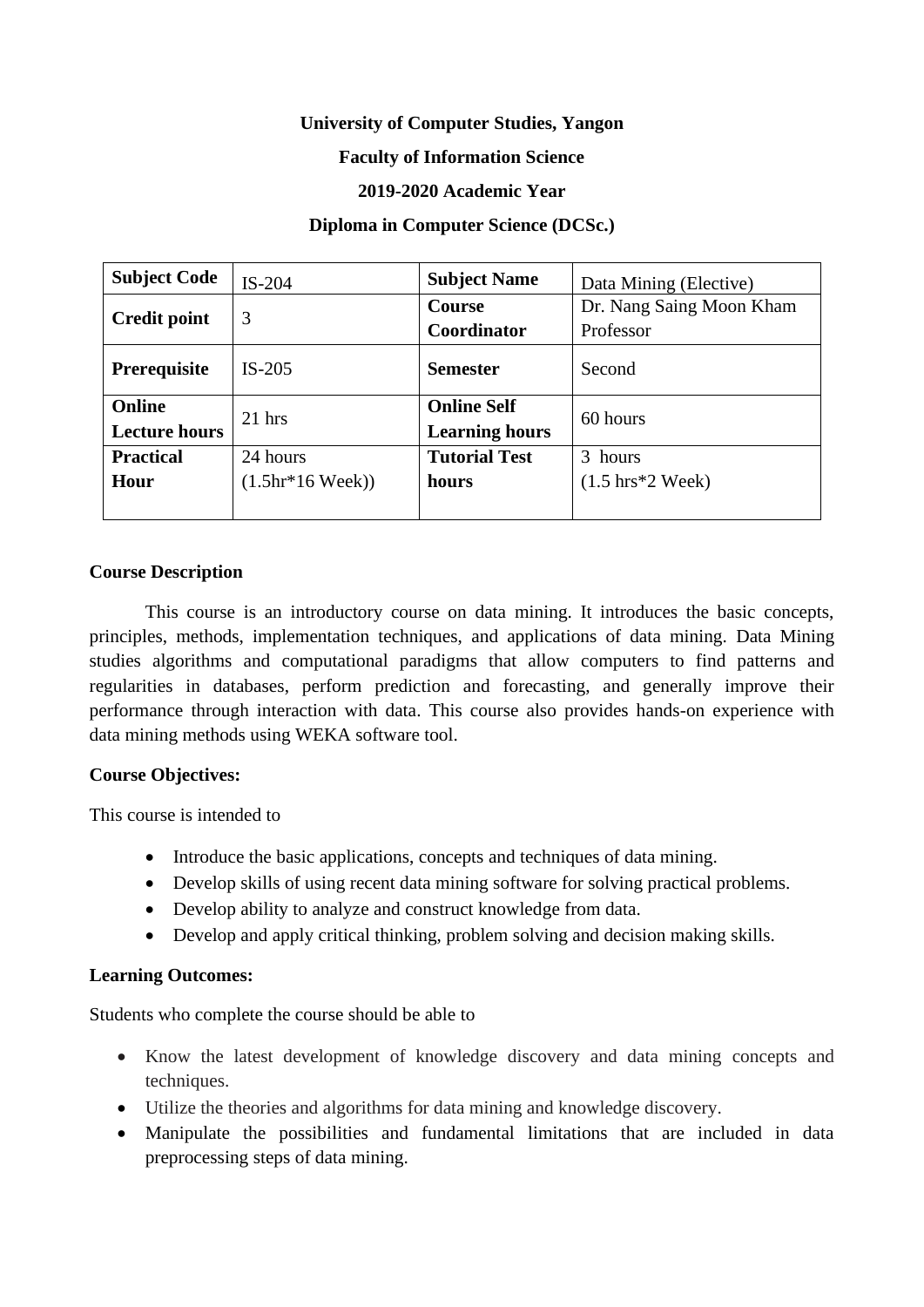- Demonstrate an understanding of the basic machine learning algorithmic methods that support knowledge discovery.
- Apply the data mining method using WEKA tools for analysis.

## **Course Contents**

- 1. Introduction to Data Mining
- 2. Getting to know your data
- 3. Data Preprocessing
- 4. Mining frequent patterns, Associations and Correlations, Basic Concept and Method
- 5. Classification Basic Concept
- 6. Cluster Analysis: Basis Concept and Method

# **Tools: WEKA software**

# **Text Book**

• Jiawei Han, MichelineKamber and Jian Pei, Data Mining – Concepts and Techniques. Morgan Kaufmann, Third Edition, 2011.

### **Reference Books**

- Pang-Ning Tan, Michael Steinbach, Vipin Kumar, Introduction to Data Mining, Addison Wesley, 2006.
- Ian H. Witten and Eibe Frank, Data Mining Practical Machine Learning Tools and Techniques (2nd Ed.), Morgan Kaufmann, 2005.
- S.M. Weiss and N. Indurkhya, Predictive Data Mining, Morgan Kaufmann, 1998.
- Margaret H. Dunham, Data Mining Introductory and Advanced Topics, Prentice Hall, 2003.

#### **Learning Assessment**

| Paper Exam                 |   | 50% |
|----------------------------|---|-----|
| Tutorials/Test             |   | 10% |
| Quiz/Discussion            |   | 10% |
| Project/Presentation       | ٠ | 15% |
| Assignment/Lab             | ٠ | 10% |
| <b>Class Participation</b> |   | 5%  |

# Course Policy

Assigned Readings: The student is expected to read Lectures and assignments to prepare for scheduled discussions of the material.

Attendance: The student is expected to attend orientation classes, online Lecture and Practical Class, the exam meetings, and scheduled project presentations. Regular class and/or online participation should ensure that expectations are understood, and provide feedback to monitor and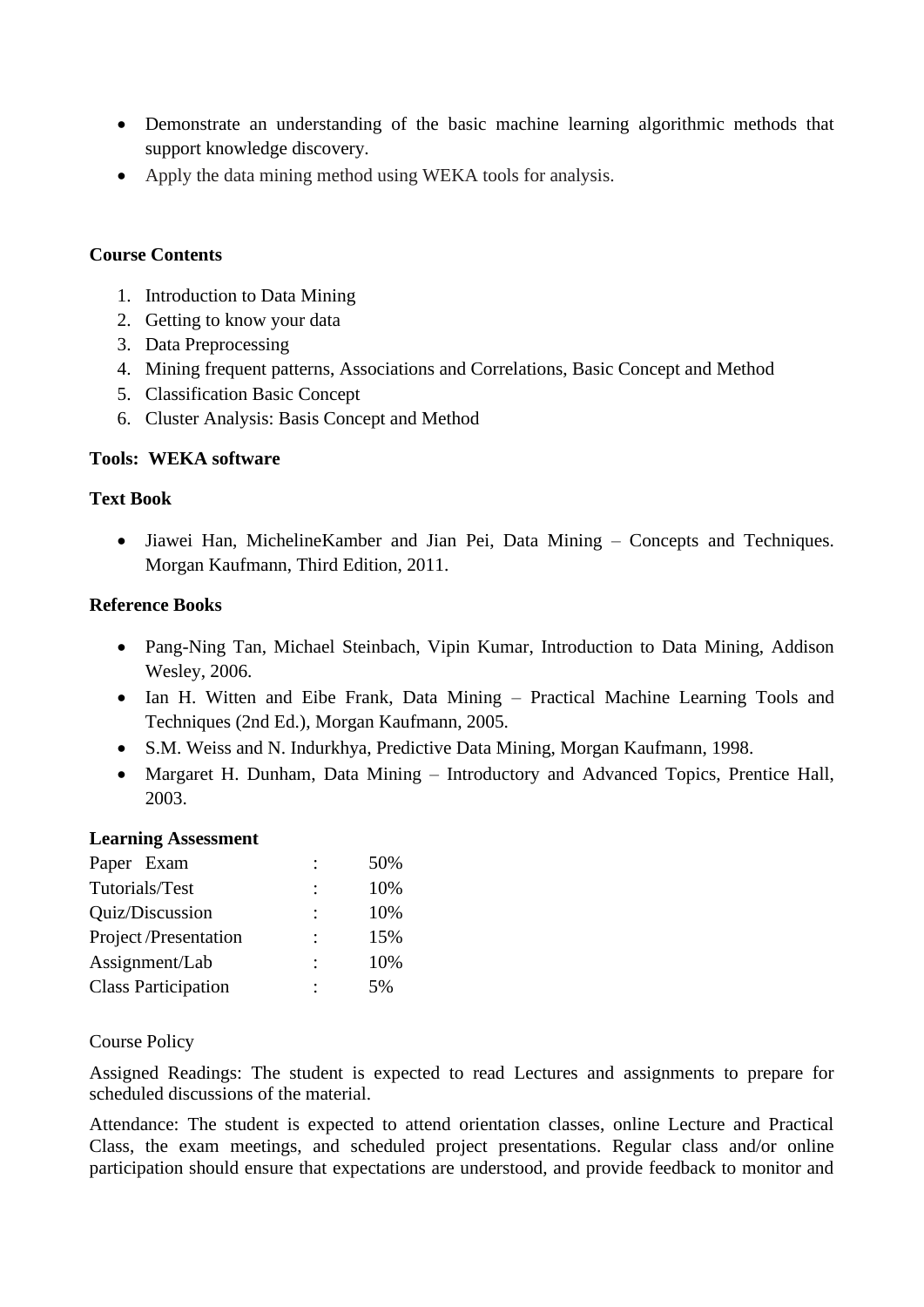assess progress. The student is responsible for accessing the course website to obtain assignments and related materials.

Participation: The student is expected to take part in regular class and online discussions too, implement and test lab assignments and assist class members with technical issues.

Lab projects: It is expected that the student will begin each project when assigned or as topics are approved, then present system components by the scheduled progress reporting dates. The Lab project schedule and book format are going to be confirmed during the lecture course.

Exams and Tutorial test: The student is expected to complete each exam and tutorial test at the scheduled time. All exams and tutorial are based upon all learning objectives to be reached before the scheduled date. Final Exam date is declared at the time table of course schedule and the tutorial test schedule are going to be confirmed during the lecture course.

Intellectual Honesty: By departmental policy, the discovery of plagiarism (i.e. copying from another's assignment paper or lab project) will result in a reduction of grade result.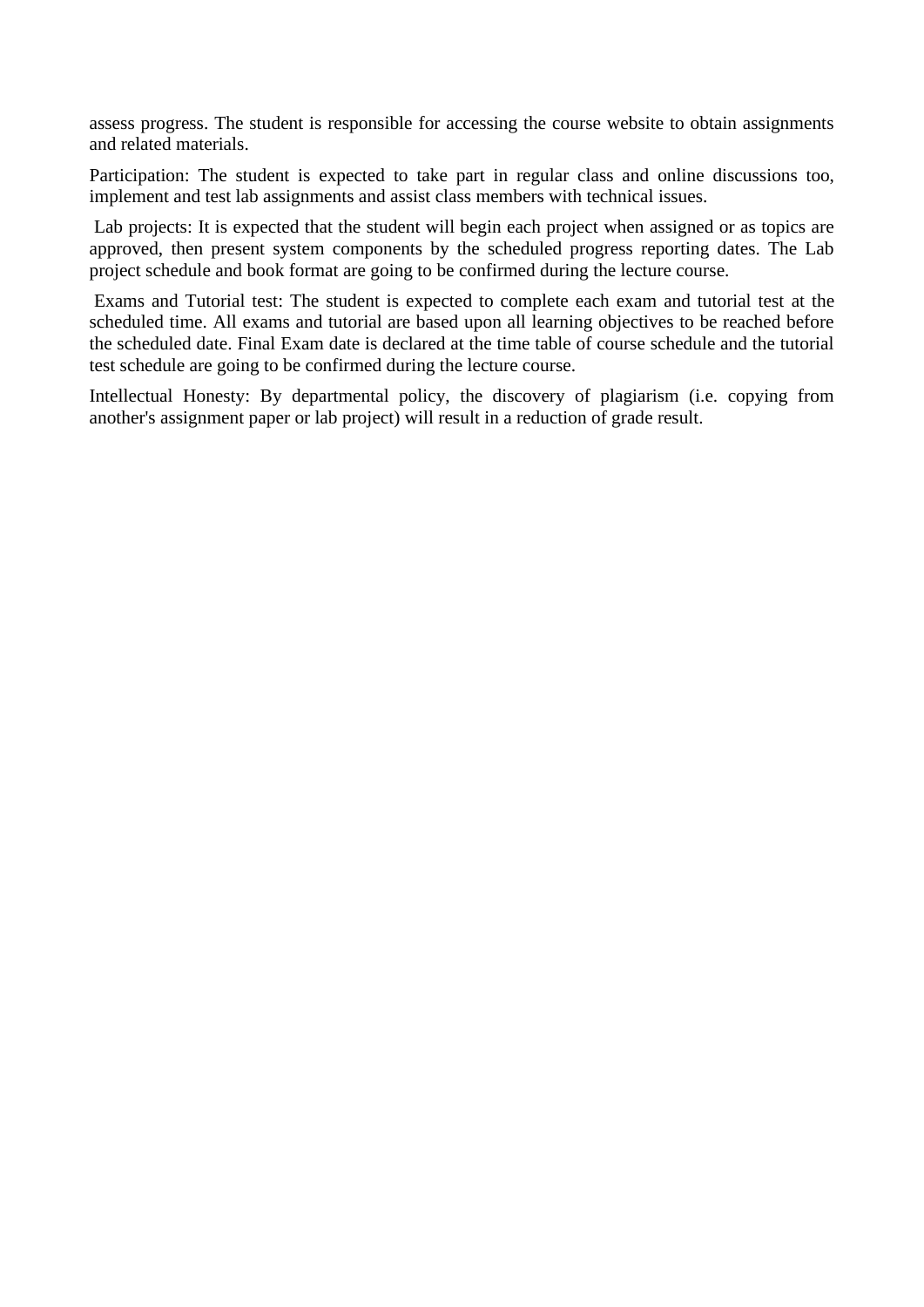# **University of Computer Studies 2019-2020 Academic Year Diploma in Computer Science (DCSc.)**

| $IS-204$         | : Data Mining                                                                     | (Second Semester) |
|------------------|-----------------------------------------------------------------------------------|-------------------|
| <b>Text Book</b> | : Data Mining Concepts and Techniques (Jiawei Han, Micheline<br>Kamber, Jian Pei) |                   |

**Period** - 48 periods for 18 Weeks including Practice (50 minutes for 1 period)

| No.                     | <b>Chapter</b>                                                                                         | Page         | <b>Period</b>  | <b>Remark</b> |
|-------------------------|--------------------------------------------------------------------------------------------------------|--------------|----------------|---------------|
| $\mathbf{1}$            | 1 Introduction                                                                                         | 1            |                |               |
|                         | 1.1 Why Data Mining?                                                                                   | $\mathbf{1}$ | 1              |               |
|                         | 1.2 What is Data Mining?                                                                               | 5            |                |               |
|                         | 1.3 What Kinds of Data Can Be Mined?                                                                   | 8            | $\mathbf{1}$   |               |
|                         | 1.4 What Kinds of Patterns Can Be Mined?                                                               | 15           | $\mathbf{1}$   |               |
|                         | 1.5 Which Technologies Are Used?                                                                       | 23           | 0.5            |               |
|                         | 1.6 Which Kinds of Applications Are Targeted?                                                          | 27           | 0.5            |               |
|                         | 1.8 Summary                                                                                            | 33           |                |               |
|                         | 1.9 Exercises                                                                                          | 34           | $\overline{2}$ |               |
|                         |                                                                                                        |              |                |               |
| $\overline{2}$          | 2 Getting to Know Your Data                                                                            | 39           |                |               |
|                         | 2.1 Data Objects and Attributes Types                                                                  | 40           | $\mathbf 1$    |               |
|                         | 2.2 Basic Statistical Description of Data                                                              | 44           | $\mathbf{1}$   |               |
|                         | 2.3 Data Visualization                                                                                 | 56           | $\mathbf{1}$   |               |
|                         | 2.4 Measuring Data Similarity and Dissimilarity                                                        | 65           | $\mathbf{1}$   |               |
|                         | 2.5 Summary                                                                                            | 79           | $\overline{2}$ |               |
|                         | 2.6 Exercises                                                                                          | 79           |                |               |
|                         |                                                                                                        |              |                |               |
| $\overline{\mathbf{3}}$ | <b>3 Data Preprocessing</b>                                                                            | 83           |                |               |
|                         | 3.1 Data Preprocessing: An Overview                                                                    | 84           | $\mathbf{1}$   |               |
|                         | 3.2 Data Cleaning                                                                                      | 88           | $\mathbf{1}$   |               |
|                         | 3.3 Data Integration                                                                                   | 93           | $\mathbf{1}$   |               |
|                         | 3.4 Data Reduction                                                                                     | 99           | 1              |               |
|                         | 3.5 Data Transformation and Data Discretization                                                        | 111          | $\mathbf{1}$   |               |
|                         | 3.6 Summary                                                                                            | 120          |                |               |
|                         | 3.7 Exercises                                                                                          | 121          | $\overline{2}$ |               |
|                         |                                                                                                        |              |                |               |
| $\overline{\mathbf{4}}$ | <b>6 Mining Frequent Patterns, Associations, and</b><br><b>Correlation: Basic Concepts and Methods</b> | 243          |                |               |
|                         | 6.1 Basic Concepts                                                                                     | 243          | $\overline{2}$ |               |
|                         | 6.2 Frequent Itemset Mining Methods                                                                    | 248          | $\overline{2}$ |               |
|                         | 6.3 Which Patterns Are Interesting? Pattern Evaluation<br>Methods                                      | 264          | $\overline{2}$ |               |